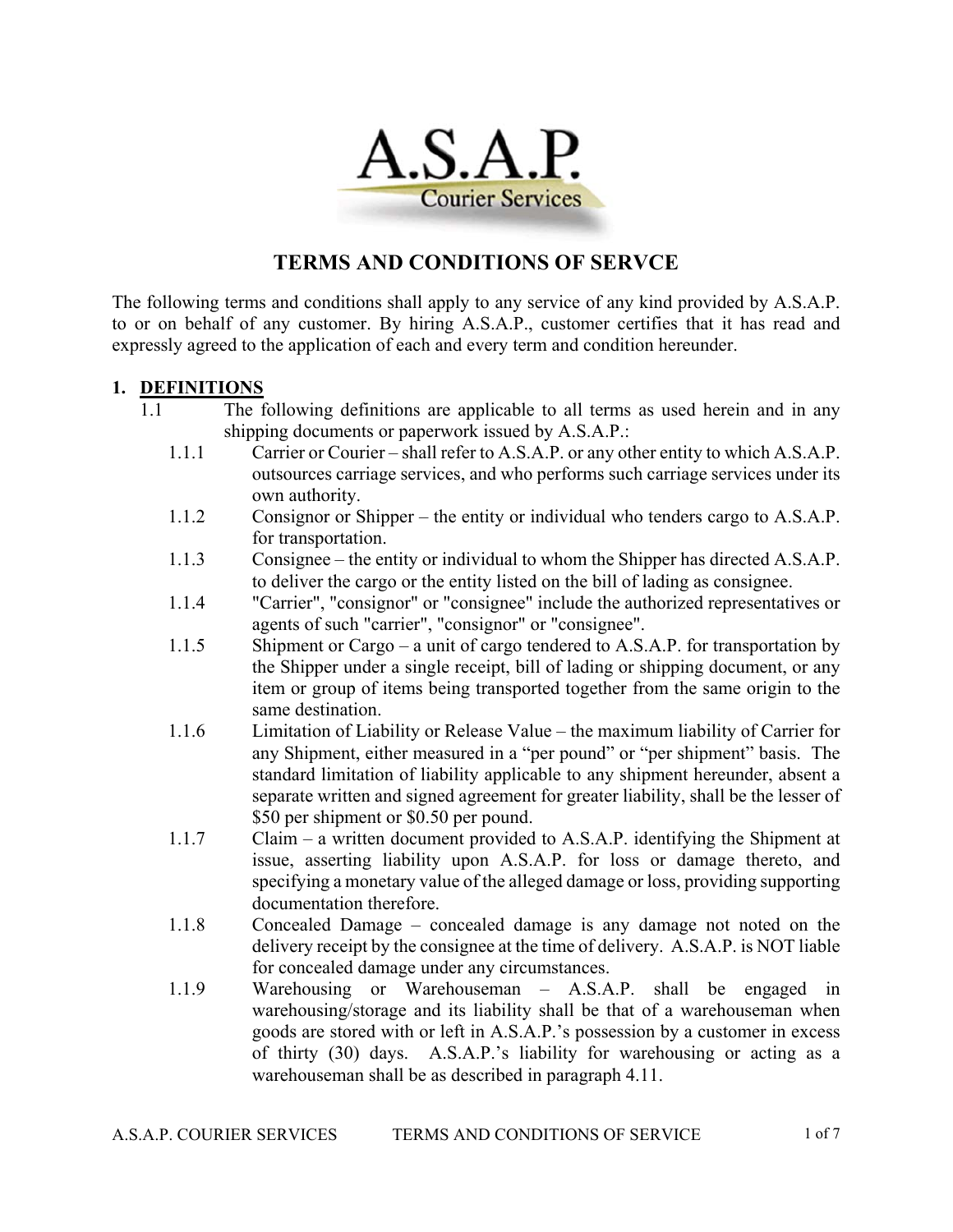## **2. SCOPE**

- 2.1 A.S.A.P. and/or the carrier in possession of any property moving under this agreement shall be liable for loss, damage, or delayed delivery only as hereinafter provided.
- 2.2 A.S.A.P. shall have no liability for any loss or damage to a shipment or for any delay caused by an Act of God, public enemy, public authority, inherent vice or defect in the cargo, or act or default of the shipper. A.S.A.P. or the carrier in possession shall not be liable for loss, damage or delay which results: when the property is stopped and held in transit upon request of the shipper, owner or party entitled to make such request.
- 2.3 Unless arranged or agreed upon, in writing, prior to shipment, carrier is not bound to transport a shipment by a particular schedule or in time for a particular market, but is responsible to transport with reasonable dispatch.

## **3. CLAIM FILING, CONCEALED DAMAGE, AND CONDITIONS PRECEDENT TO RECOVERY**

- 3.1 As a condition precedent to recovery, any claim for loss, damage, or delay must be submitted in writing to A.S.A.P. within 30 days of delivery or such date as delivery was anticipated in the case of loss. Such written claim must include an identification of the shipment in question by job number, a specification as to the precise damage to each item included within the shipment, an assertion of liability on the part of the A.S.A.P., and a demand for a specified amount of monetary damages, with supporting documentation for such a demand including all relevant invoices or repair estimates.
- 3.2 As a further condition precedent to recovery, any damage or shortage must be noted on the delivery receipt. Failure to note shortage or damage on the delivery receipt shall be considered concealed damage. Concealed damage must be reported to A.S.A.P. within twenty-four hours of delivery. A.S.A.P. will not have any liability for concealed damage not reported within twenty-four hours of delivery. A.S.A.P.'s maximum liability in all cases of concealed damage shall not be more than the freight charge for that singular shipment.
- 3.3 Suits for loss, damage, injury or delay shall be instituted against any A.S.A.P. not later than two years and one day from the day when written notice is given by the A.S.A.P. to the claimant that A.S.A.P. has disallowed the claim or any part or parts of the claim specified in the notice. Where claims are not filed or suits are not instituted thereon in accordance with the foregoing provisions, A.S.A.P. shall have no liability, and such claims will not be paid.

# **4. LIMITATIONS OF LIABILITY**

- 4.1 A.S.A.P. shall not under any circumstances be held liable for special or consequential damages arising from or related in any way to transportation services to which these terms apply. Special and Consequential damages include any type of damages, monetary or equitable other than physical damage to the cargo being transported.
- 4.2 A.S.A.P. shall have no liability for delay claims. As provided in section 2.3, absent a separate written, signed agreement, A.S.A.P. has no duty to deliver cargo by a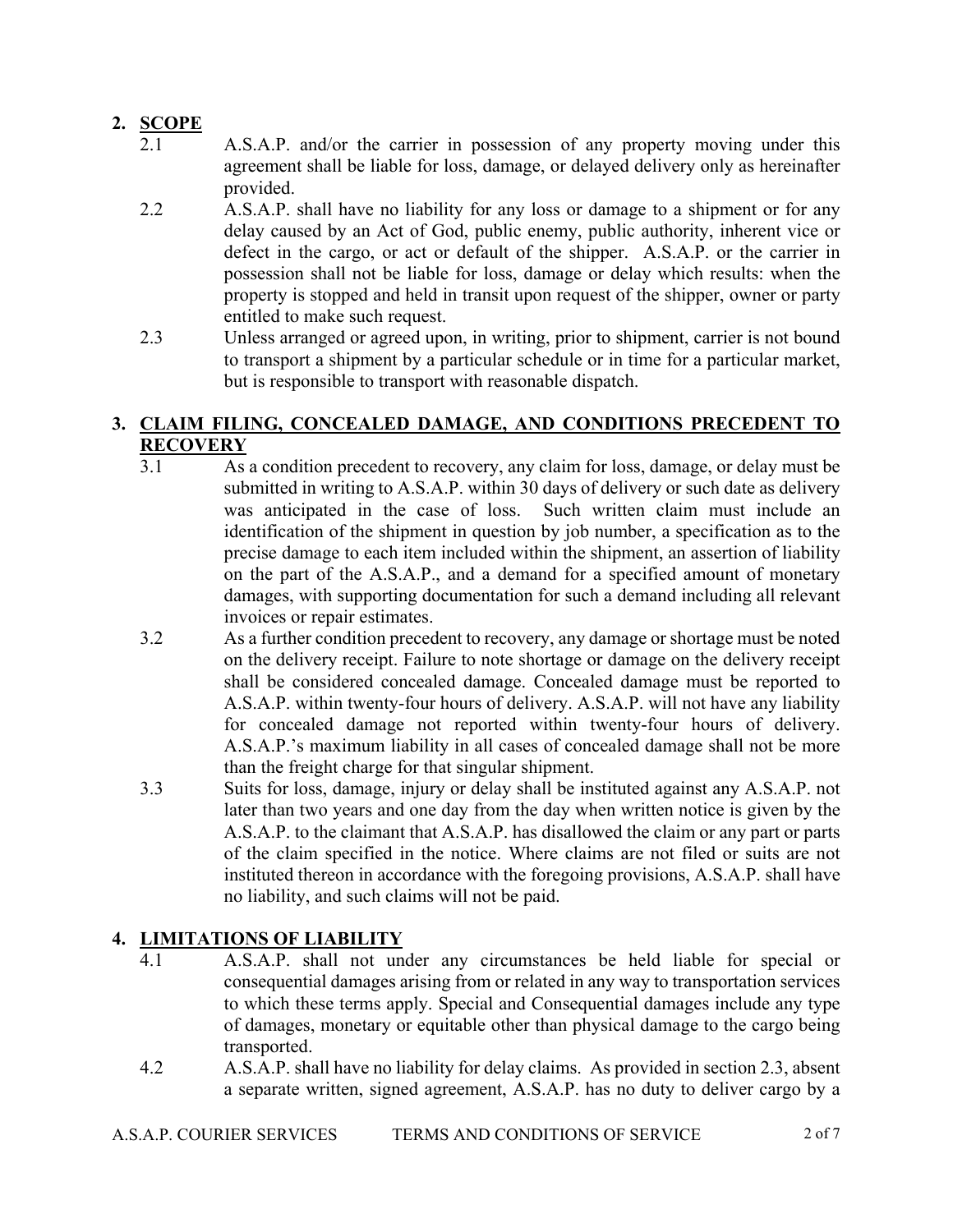date or time specific, and instead shall proceed with reasonable dispatch. In any event where A.S.A.P. is found liable for a claim of delay, A.S.A.P.'s liability shall be limited to the total freight charge paid by the shipper for the transportation of that particular delayed shipment.

- 4.3 A.S.A.P. if found liable for loss or damage to any property tendered to it shall have the full benefit of any insurance that may have been affected, upon or on account of said property, so far as this shall not void the polices or the contracts of insurance.
- 4.4 In any and all matters not prohibited by law, where the shipper fails, refuses, or simply does not declare a value in writing to A.S.A.P. prior to tendering the subject shipment, which declaration is received by A.S.A.P., and commensurate rate increase is agreed upon and paid by shipper, the value of any shipment of cargo tendered to A.S.A.P. shall be the lesser of \$50 per shipment or \$0.50 per pound per article or the actual repair or actual cash value of the cargo.
- 4.5 Where shipper does wish to purchase a higher released value, shipper shall request that from A.S.A.P. in writing and pay an additional fee of \$.50 per \$100 in increase valuation.
- 4.6 The limitation of liability provided for in this section shall be enforceable regardless of cause of loss, damage or delay, including gross negligence, recklessness or willful and wanton conduct. Nothing short of conversion to A.S.A.P.'s own use, for the direct benefit of the corporation itself, shall vitiate this limitation of liability.
- 4.7 A.S.A.P. will not carry a shipment declared to have a value in excess of \$25,000.00 under these terms and any standard bill of lading. Any shipment with a value in excess of \$25,000.00 must be represented by a separate written agreement whereby the commodity is described in detail and A.S.A.P. expressly agrees to such greater value. Such separate written agreement must be executed by duly authorized representatives of each party at least seventy-two (72) hours prior to transportation.
- 4.8 Under no circumstances will any shipment containing extremely high valued items such as cash, furs, jewelry, coins, negotiable instruments, or items of similar value to weight ratios be accepted pursuant to this bill of lading. Any such shipments must be covered by a separate written agreement executed by both parties. If such a shipment is inadvertently accepted by carrier, or mislabeled by shipper for any reason, A.S.A.P.'s liability shall be limited as provided in section 4.4.
- 4.9 No employee or representative of A.S.A.P. is authorized to alter, vary or contradict these terms regarding A.S.A.P.'s liability.
- 4.10 Should any claim in any amount even if in excess of such limits of A.S.A.P.'s liability be asserted against A.S.A.P. by any third party for any loss or damage to any shipments carried hereunder, shipper agrees to indemnify A.S.A.P. and hold it harmless against any damages, expenses, or cost including attorney's fees, arising out of any such claim regardless of the cause.
- 4.11 Where A.S.A.P. is acting as a warehouseman, as defined in section 1.1.9, the limitations of liability within this section (4) shall remain fully applicable. However, without concern as to the cause of damage or loss, and regardless of any alleged or actual want of care, including but not limited to wanton conduct or gross negligence, in no circumstance shall A.S.A.P.'s liability exceed that provided for in its current warehouseman's legal liability policy in effect on the date of loss (a copy of such policy can be requested by customers at any time). All conditions and exclusions of such policy shall apply to any claims against A.S.A.P. by customers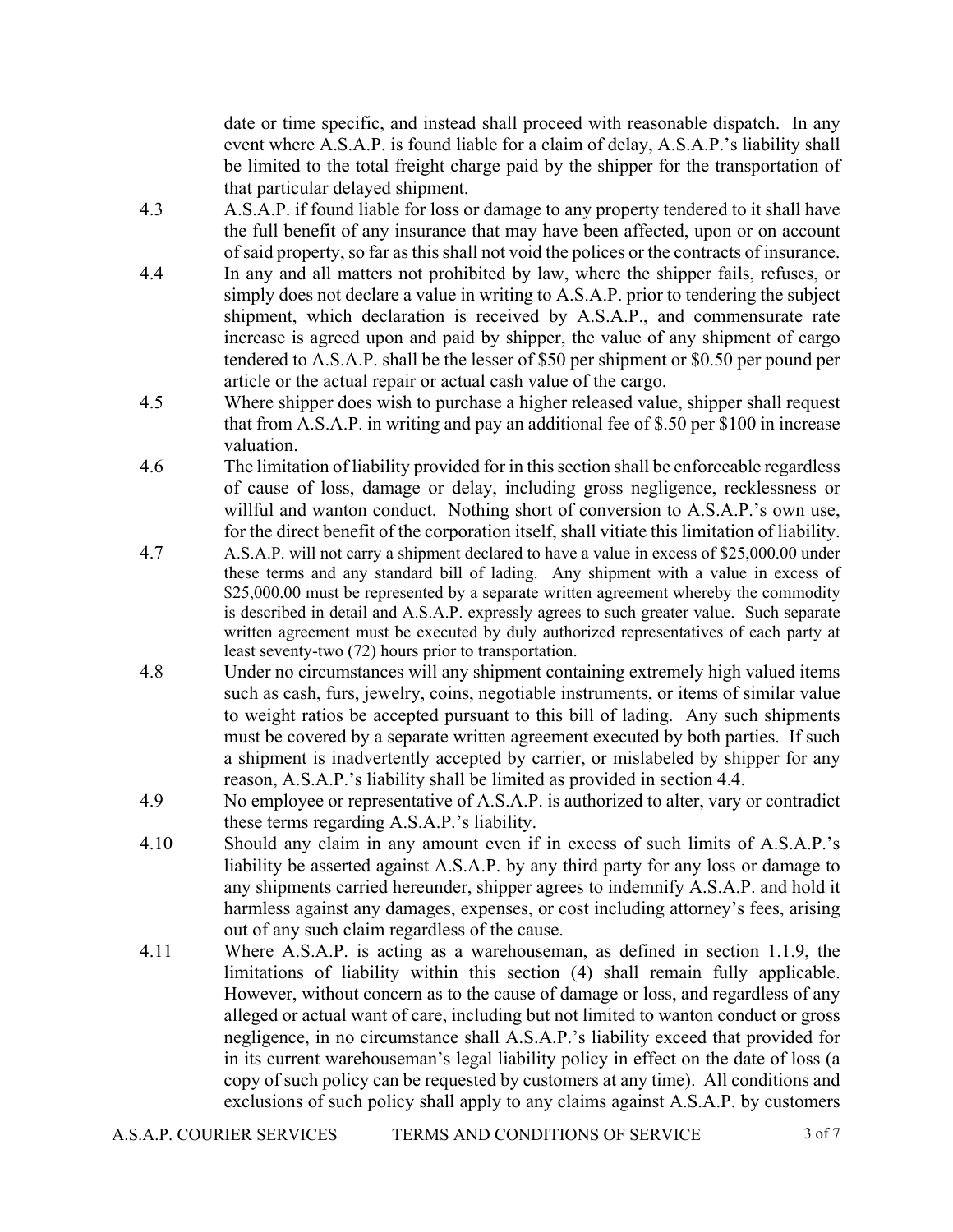storing goods with A.S.A.P., and under no circumstance shall A.S.A.P.'s complete and absolute liability for any such claim on Warehoused goods exceed the lesser of the actual invoice value, the cost to repair the goods, or \$25,000.00. This limitation only applies when the limitation in paragraph 4.4 is held inapplicable, which lesser limitation shall apply where not prohibited by law.

## **5. INDEMNIFICATION**

- 5.1 It is the sole and non-delegable duty of shipper to provide appropriate packaging, containerization, sealing, palletizing, boxing, or crating of product tendered to A.S.A.P..
- 5.2 All cargo must be packaged and prepared in a manner so as to withstand the normal rigors of motor carriage and handling.
- 5.3 Acceptance by A.S.A.P. of any package or cargo does not serve as acquiescence or agreement to the fitness of the packaging or packing of said cargo.
- 5.4 In the event that a failure, flaw, omission, mistake, or negligence of any kind of degree in the packaging of the product tendered by shipper to A.S.A.P., shipper hereby agrees to indemnify and hold harmless A.S.A.P. from any and all damage resulting from said insufficient, improper, failing, or negligent packaging, including damage to other commodities transported or stored by A.S.A.P. and damage to A.S.A.P.'s property or that of any other entity or individual.
- 5.5 It is shipper's further duty to ensure that all product is accurately and properly marked, classified, and tendered in accordance with these rules and the normal standards of interstate and intrastate shipping.
- 5.6 Shipper shall defend, indemnify, and hold harmless, A.S.A.P. from any damage, loss, liability, or claims of any kind resulting from the improper or negligent packing, marking, description or classification of any product.

#### **6. PAYMENT OF FREIGHT CHARGES**

- 6.1 Freight charges pursuant to this bill of lading are due within fifteen (15) business days of delivery of said shipment unless a credit agreement is in place between A.S.A.P. and Shipper. In the event of customer's failure to pay freight charges in full within fifteen (15) days of delivery, customer hereby agrees to pay liquidated damages in the amount of thirty percent (35%) of the original freight charges in addition to the original freight charges, not as a penalty but to cover collection costs and compensate A.S.A.P. for opportunity loss, plus interest at the maximum rate permitted by Florida law on the date of tender of the cargo (presently 18% per annum).
- 6.2 No shipper or consignee shall be entitled to set off any claims for loss, damage or delay against freight charges owed to A.S.A.P., and any pending or denied claims shall not serve to toll or void the A.S.A.P.'s collection efforts, loss of discount, or A.S.A.P.'s entitlement to fees.
- 6.3 Nothing in this bill of lading shall limit the right of the A.S.A.P. to require the prepayment or guarantee of the charges at the time of shipment or prior to delivery.
- 6.4 If the description of articles or other information on this bill of lading or other shipping document is found to be incorrect or incomplete, the freight charges must be paid based upon the articles, weights, and counts actually shipped.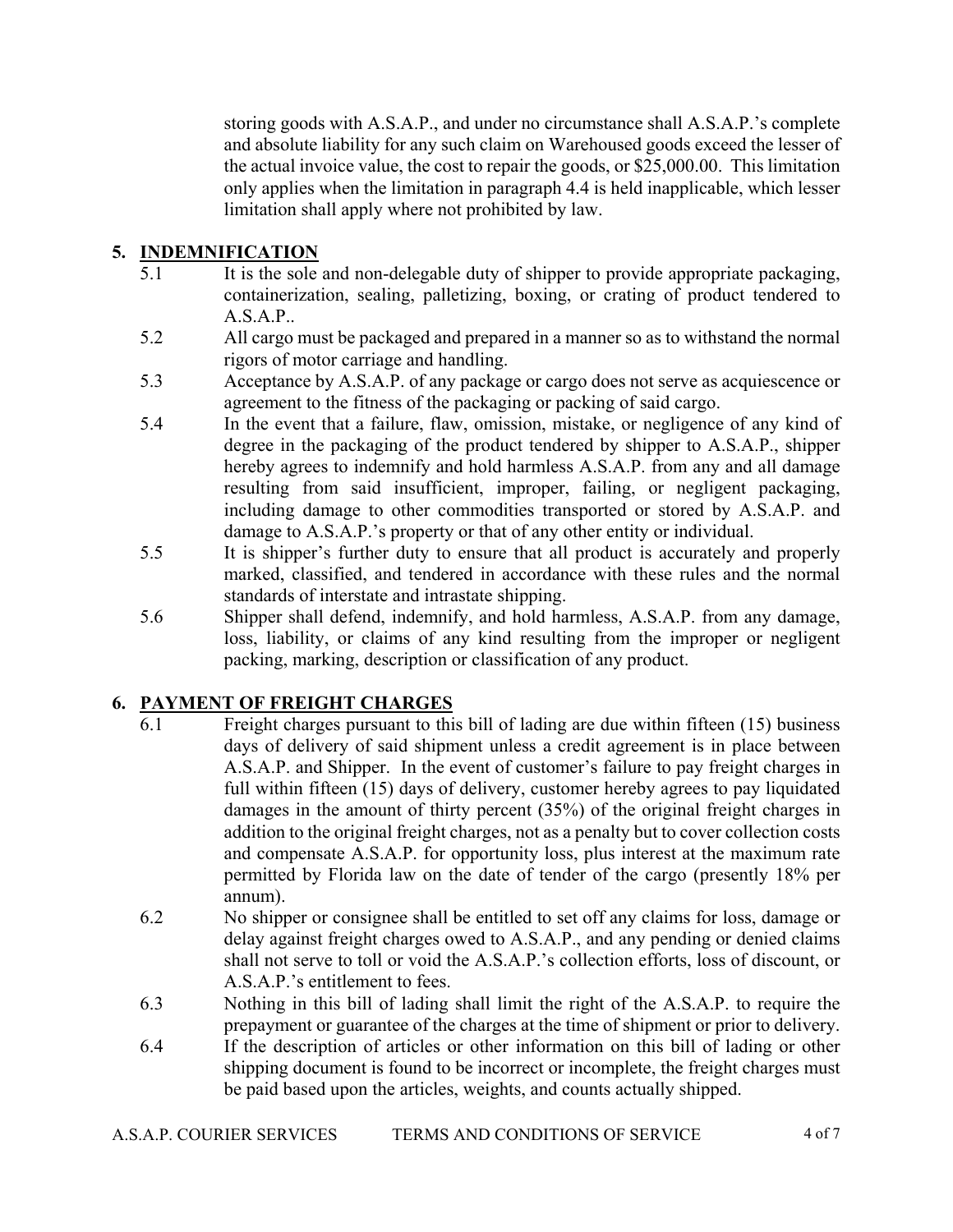- 6.5 Any and every party, whether principal or agent, shipper or consignee, who ships explosives, illegal goods, contraband, or dangerous goods, shall be liable for and indemnify A.S.A.P. against all loss or damage caused by such goods. Such goods may be warehoused at owner's risk and expense or destroyed without compensation.
- 6.6 If the consignee refuses the shipment tendered for delivery by A.S.A.P. or if carrier is unable to deliver the shipment, because of fault or mistake of the consignor or consignee or for any reason not directly attributable to carrier, A.S.A.P.'s liability shall then become that of a warehouseman, except that the limitations of liability herein shall still apply unless a lesser limitation is found to apply by virtue of the law. A.S.A.P. shall promptly attempt to provide notice, by telephonic or electronic communication as provided on the face of the bill of lading, if so indicated, to the shipper or the party, if any, designated to receive notice on this bill of lading. Storage charges, based on carrier's terms and conditions, shall start no sooner than the next business day following the attempted notification. Storage may be, at A.S.A.P. option, in any location that provides reasonable protection against loss or damage. A.S.A.P. may place the shipment in public storage at the owner's expense and without liability to A.S.A.P.
- 6.7 If A.S.A.P. does not receive disposition instructions within 48 hours of the time of A.S.A.P.'s attempted first notification, A.S.A.P. will attempt to issue a second and final confirmed notification. Such notice shall advise that if carrier does not receive disposition instructions within 10 days of that notification, A.S.A.P. may offer the shipment for sale at a public or private auction and A.S.A.P. has the right to offer the shipment for sale. The amount of sale will be applied to A.S.A.P.'s invoice for transportation, storage and other lawful charges. The owner will be responsible for the balance of charges not covered by the sale of the goods. If there is a balance remaining after all charges and expenses are paid, such balance will be paid to the owner of the property sold hereunder, upon claim and proof of ownership.

## **7. NON-SOLICITATION**

- 7.1 A.S.A.P. values its independent contractor delivery service providers. A.S.A.P. has gone to considerable expense to recruit, compensate, contract with, and otherwise engage these independent contractors. While said independent contractors are free from any restraint of trade by A.S.A.P., solicitation of these drivers to create a shipper's own fleet is discouraged.
- 7.2 In the event that you, as a customer of A.S.A.P. solicits one of the independent contractor delivery service providers of A.S.A.P. currently servicing its account in order to replace services currently being provided by A.S.A.P., you agree hereby to pay a finders fee/referral fee to A.S.A.P. in the amount of the greater of fifteen percent of the gross receipts paid to said contractor for the first year, or \$4,000.00, as just compensation for the recruitment efforts of A.S.A.P.

## **8. BROKERAGE**

- 8.1 A.S.A.P., at its sole discretion, may act as a broker in completing the transportation and delivery services of any customer hereunder.
- 8.2 A.S.A.P. may, at its sole discretion, utilize independent contractors or agents to perform any part of portion of the services contemplated hereunder.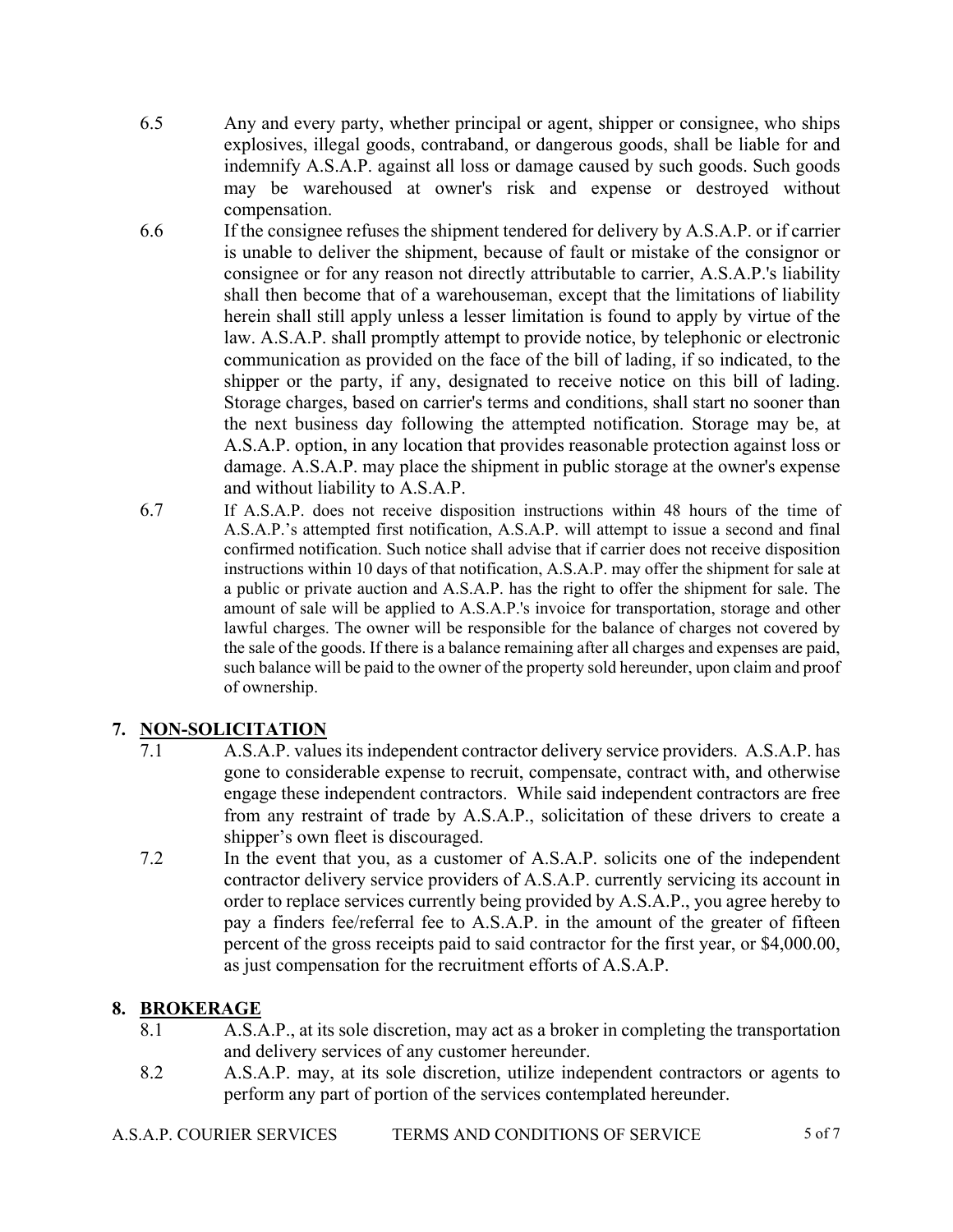8.3 When acting as a broker, or otherwise substituting carriage, transportation, or related services, A.S.A.P.'s liability shall not vary from these terms as in section 4. Any carrier or delivery company providing substitute service hereunder shall have no liability greater than that contemplated by these terms.

## **9. INDEPENDENCE OF PARTIES**

9.1 This Agreement does not constitute a hiring by either party. It is the parties' intention that A.S.A.P. shall have an independent contractor status and not be an employee for any purposes, including, but not limited to, the application of the Federal Insurance Contribution Act, the Social Security Act, the Federal Unemployment Tax Act, the provisions of the Internal Revenue Code, the Workers' Compensation Insurance Code, and/or other benefit payments and third party liability claims. A.S.A.P. shall retain sole and absolute discretion in the manner and means of carrying out his or her activities and responsibilities under this Agreement. This Agreement shall not be considered or construed to be a partnership or joint venture, and shipper shall not be liable for any obligations incurred by A.S.A.P. unless specifically authorized in writing. A.S.A.P. shall not act as an agent of the shipper, ostensibly or otherwise, nor bind the shipper in any manner, unless specifically authorized to do so in writing.

#### **10. FORCE MAJEURE**

10.1 Neither Party shall be liable to the other for failure to perform any of its obligations under this Agreement during any time in which such performance is prevented by fire, flood, or other natural disaster, war, embargo, riot, civil disobedience, or the intervention of any government authority, or any other cause outside of the reasonable control of the Parties provided that the Party so prevented uses its best efforts to perform under this Agreement and provided further, that such Party provide reasonable notice to the other Party of such inability to perform.

## **11. CARMACK LIABILITY**

- 11.1 Unless it is determined otherwise by a court of competent jurisdiction, the liability of A.S.A.P. for loss, damage and delay shall be determined in all respects in accordance with 49 U.S.C. §14706, regardless of the interstate or solely intrastate nature of the shipment, to the extent not modified herein. This contract controls in the case of any conflict.
- 11.2 The filing, processing and disposition of all cargo claims shall be governed by 49 C.F.R. §370 et seq. to the extent not modified herein.

#### **12. NO THIRD PARTY BENEFICIARY:**

12.1 Shipper, Consignee, and A.S.A.P. are the only parties to this Agreement, and that the Parties do not intend for any third party to specifically benefit from this Agreement.

#### **13. NONWAIVER**

13.1 Failure of either party to insist upon performance of any of the terms, conditions or provisions of this Agreement, or to exercise any right or privilege herein, or the